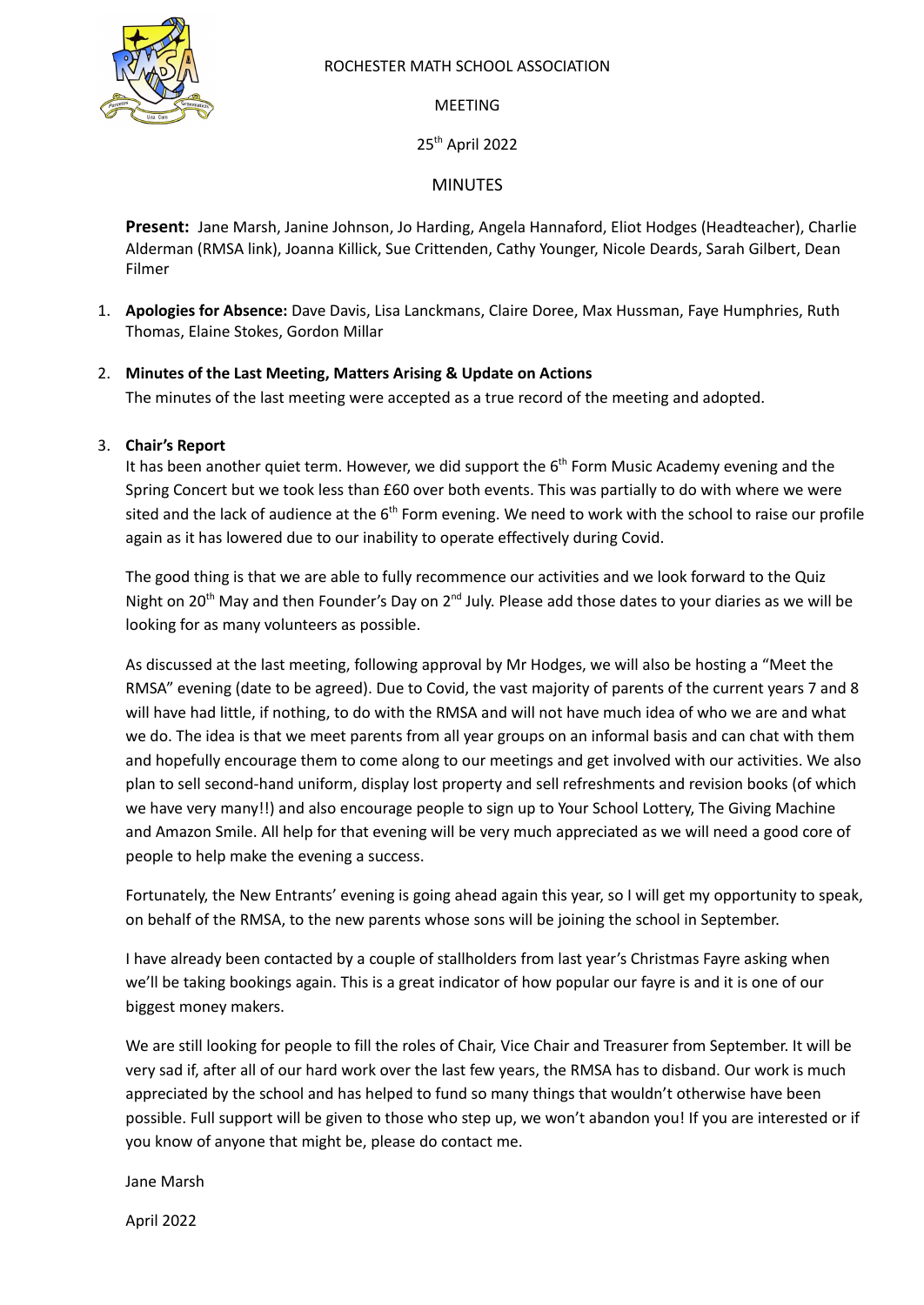#### 4. **Treasurer's Report (update)**

## **TREASURER'S REPORT Term 5: 25.04.2022**

| <b>Float in Cash Tin</b>                  | £100.00    |  |  |  |  |
|-------------------------------------------|------------|--|--|--|--|
| <b>Float in Lost Property</b>             | £20.00     |  |  |  |  |
| <b>Payments In</b>                        |            |  |  |  |  |
| 2 <sup>nd</sup> hand uniform              | £31.36     |  |  |  |  |
| Your School Lottery                       | £688       |  |  |  |  |
| Amazon Smile                              | £100       |  |  |  |  |
| The Giving Machine                        | £18.45     |  |  |  |  |
| Music Academy (to be banked)              | £6.80      |  |  |  |  |
| Spring Concert (to be banked)             | £47.20     |  |  |  |  |
| <b>Payments Out</b>                       |            |  |  |  |  |
| Booker                                    | £364.33    |  |  |  |  |
|                                           |            |  |  |  |  |
|                                           |            |  |  |  |  |
| <b>Liabilities</b>                        |            |  |  |  |  |
| Reimburse insurance                       | £22.50     |  |  |  |  |
| <b>Reimburse Boot Fair Bookings</b>       | £10.00     |  |  |  |  |
| Small Lotteries annual fee paid in May    | £20.00     |  |  |  |  |
| <b>Melting Pots</b>                       | £704.73    |  |  |  |  |
| <b>Sensory Tile</b>                       | £57.89     |  |  |  |  |
| <b>Air Fryers</b>                         | £99.96     |  |  |  |  |
| <b>Ceramic Glazes</b>                     | £266.58    |  |  |  |  |
| <b>Ring Light</b>                         | £179       |  |  |  |  |
| <b>Science Club</b>                       | £500       |  |  |  |  |
| <b>Rugby Kit</b>                          | £850       |  |  |  |  |
| Available Funds as of the 25th April 2022 | £16,053.75 |  |  |  |  |

**Your School Lottery**: I would really like hand over the responsibility of the returns to the Council . This is sent through by the Lottery and just needs signing and sending onto Medway Council as part of our licence agreement. The Lottery information is posted on the RMSA Facebook page, please could you share so the message gets to as many people as possible, remember you do not have to be a parent of a pupil to participate. **Giving Machine:** The Giving Machine information is posted on the RMSA Facebook page please could you share so the message gets to as many people as possible, remember you do not have to be a parent of a pupil to participate.

**Amazon Smile:** Amazon Smile information is posted on the RMSA Facebook page please could you share so the message gets to as many people as possible, remember you do not have to be a parent of a pupil to participate.

**Stock:** Unused stock from Xmas Fayre is in cupboard.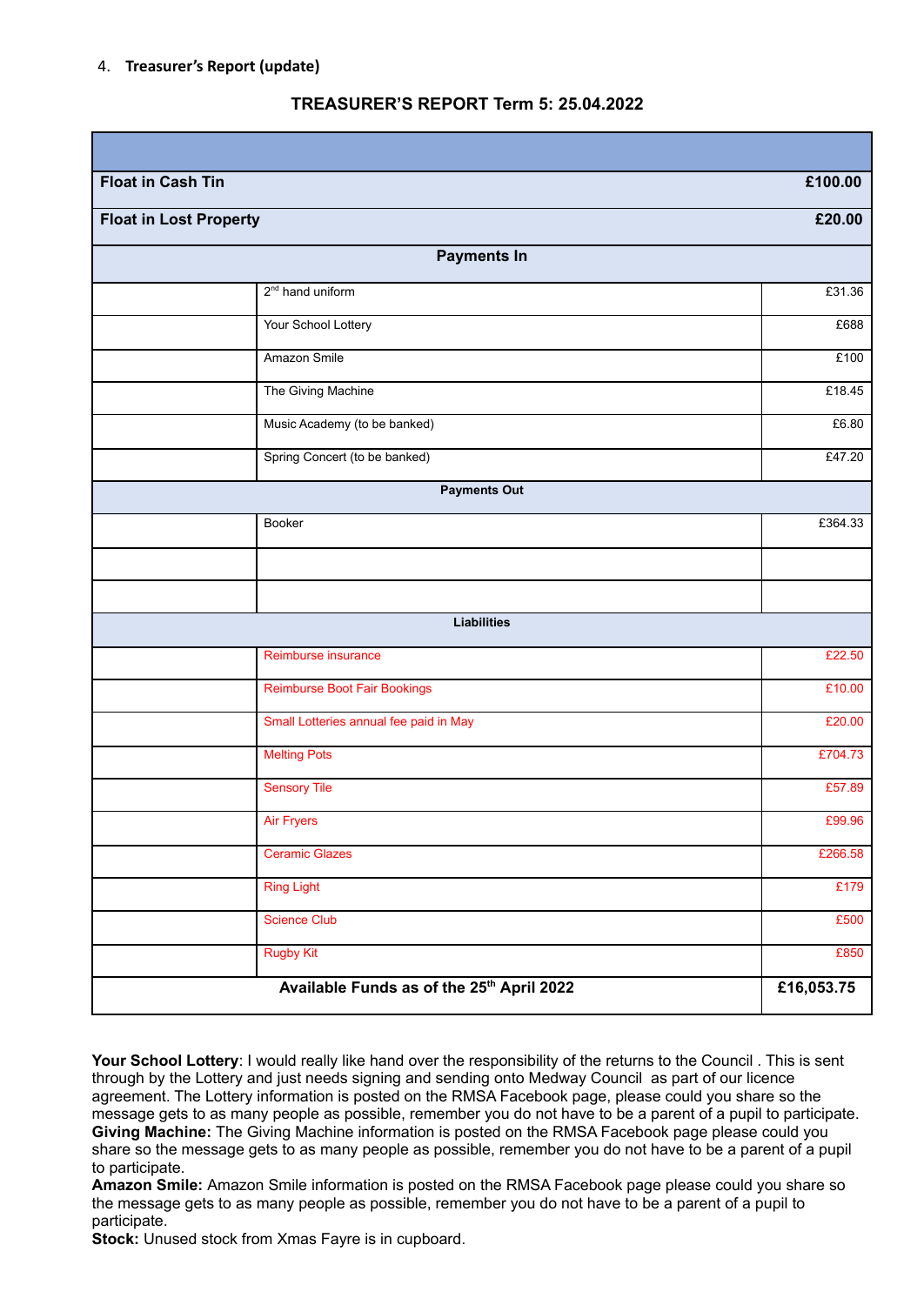**Requests for Funding**: All requests for funding need to be submitted on a Funding Request form attached. This is necessary as we need to have an audit trail available to show an accountant at the end of our financial year. Our income is likely to exceed £10,000 this year and there are more stringent requirements in respect of our Charity Commission submission. In addition, there is now a 2month time limit on the agreement to fund an item to allow funds to become available for other bids. Wording on Funding Application has been amended to reflect this.

Jo Harding

April 2022

#### 5. **Request for Funds**

Science – Funding for Science club to be able to cover costs of equipment and the entrance fee for the Crest Award at a total cost of £510.15 for the year (Amy Wallace) – approved PE  $-$  A set of rugby shirts for the girl's team (6<sup>th</sup> form) at a total of £850 for 20 shirts (Simon Downes) – approved

Eliot is still looking at the potential for the RMSA to work with the school and fund larger projects, such as creating a performance studio for the music department.

## 6. **Quiz night & forthcoming events**

Quiz night has been booked for the main hall for Friday 20<sup>th</sup> May – Jubilee theme. Jo has ordered a 'pin the diamond on the Queen' game, red, white & blue tablecloths. Sandra is happy to do food – she will come back to Jane with cost. We will provide vegetarian option, sausages and chips. Teams can bring own refreshments but we will sell refreshments too. Need to check raffle prizes – Jane to pick up some Nick has confirmed that he will be the quiz master again. Sandra Mumford has agreed to compile it all. Ruth Thomas is happy to come and do the scoring. Jane will send out info to school office to then email out to parent's. Cost will be £10 per head for adults, £5 per student – teams of up to 8 people. We will need  $6<sup>th</sup>$  form volunteers to help out and RMSA volunteers. Sean to set up the screen and PA system. Jane, Jo, Janine and Angela will have a catch up to go through details

Thurs 9<sup>th</sup> June – Jane to do usual presentation to the new parents. RMSA volunteers needed to help with refreshments and for second-hand uniform.

Thurs 19<sup>th</sup> May – 4.30/4.45pm set up time, Y7 celebration evening starts at 5.30pm (parents will be turning up). Jane has been asked if we can support this event with refreshments. Could 6<sup>th</sup> formers help out using our stuff, Cathy and Jo are available.

## 7. **Founder's Day**

Sat 2<sup>nd</sup> July.

Not much to discuss at this meeting but reminder that Founder's Day is coming up. As many volunteers as possible from about 6.30 am will be needed to set up, run games, and help with stalls and refreshments throughout the day and help to clear away at the end.

Friday afternoon  $-1^{st}$  July 3.30/4pm volunteers arrive to help start getting things ready (labelling the tombola prizes, putting up decorations, etc).

Volunteers get breakfast on the Saturday.

Get the Samba band out / musical performers – Jane will email Fay.

Ice cream van – Jane will confirm with her.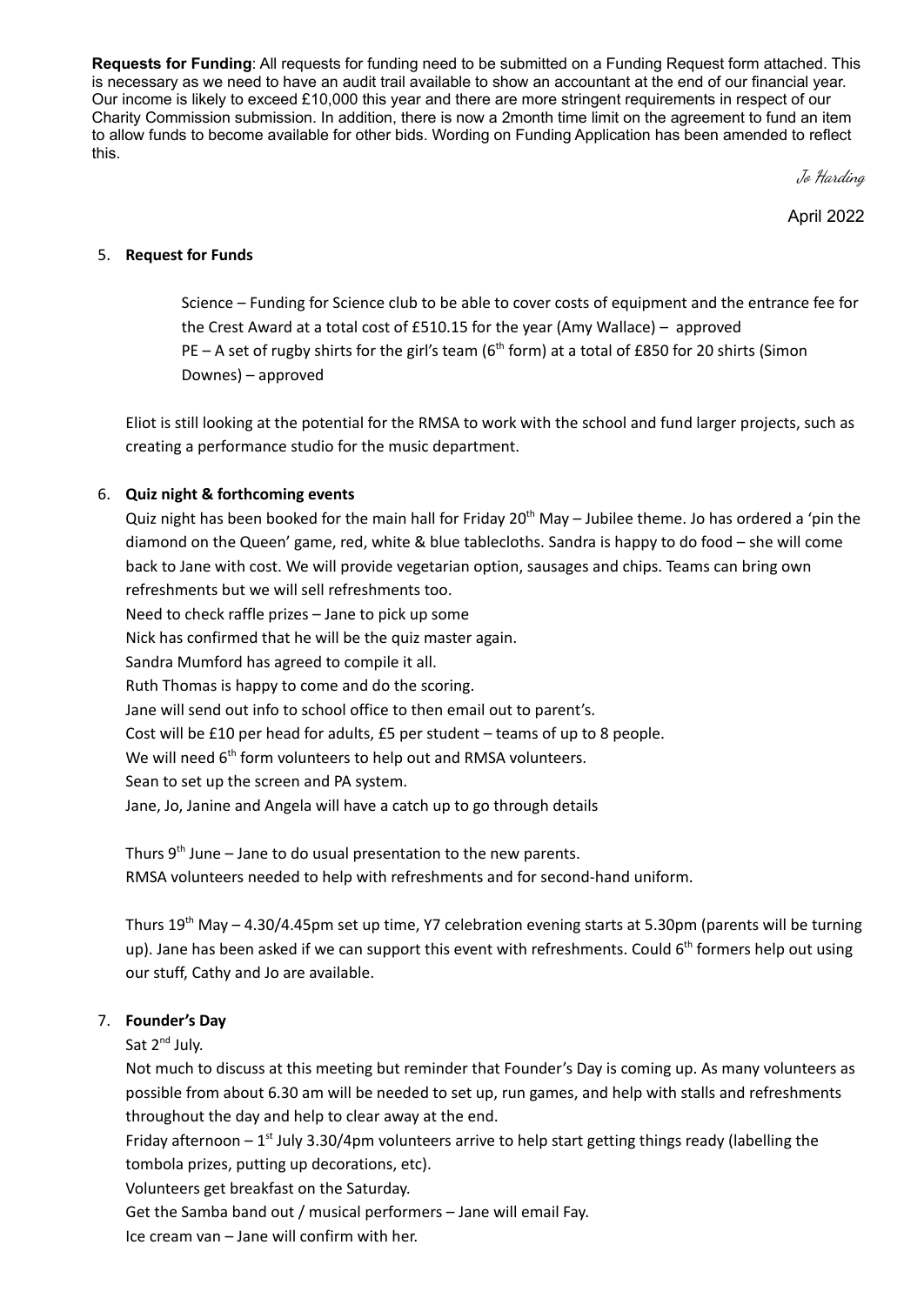## 8. **RMSA meet & greet event**

Thursday 26<sup>th</sup> May (last week of term)- 6 pm to 8pm. Volunteers to arrive from 4pm to help set up – maybe 6<sup>th</sup> formers to help bring LP across.

To promote the RMSA and push our profile with the parents.

Can put LP out, revision guides and second hand uniform can be sold, encourage people to sign up for school lottery, the Giving Machine and Amazon smile.

6<sup>th</sup> formers to help out.

# 9. **Lost Property Update**

Cathy has had a clear out and got rid off anything that was pre-September last year. More people asking for things than things being handed in for lost property.

Cathy has put a comprehensive list together of all the watches and the glasses which has been emailed to Jane with photographs and a description. This has been forwarded to Jane and she will pass on to be sent out by the school office.

Some watches are in the safe which have been there prior to last year going back to 2017 – need to work out what to do with these. Could be put out with the LP at the RMSA meet & greet evening as last chance to claim them. Then we sell or donate to charity?

## 10. **Update from Sixth Form**

No update at this time.

## 11. **Update from Charlie Alderman**

12. Chair of RGS PTA asked why we are not involved in the Summer ball they are running but Holcombe are – as Jane said they are part of the same trust so that is why, but we have had a previous Zoom meeting with them about 18 months ago where we discussed the possibility of doing some joint events.

## 13. **Update from OW**

Jeff not present so no update at this time.

*\*Date of the next RMSA meeting ~ Monday 13 th June 2022 @ 7pm, SJWMS\**